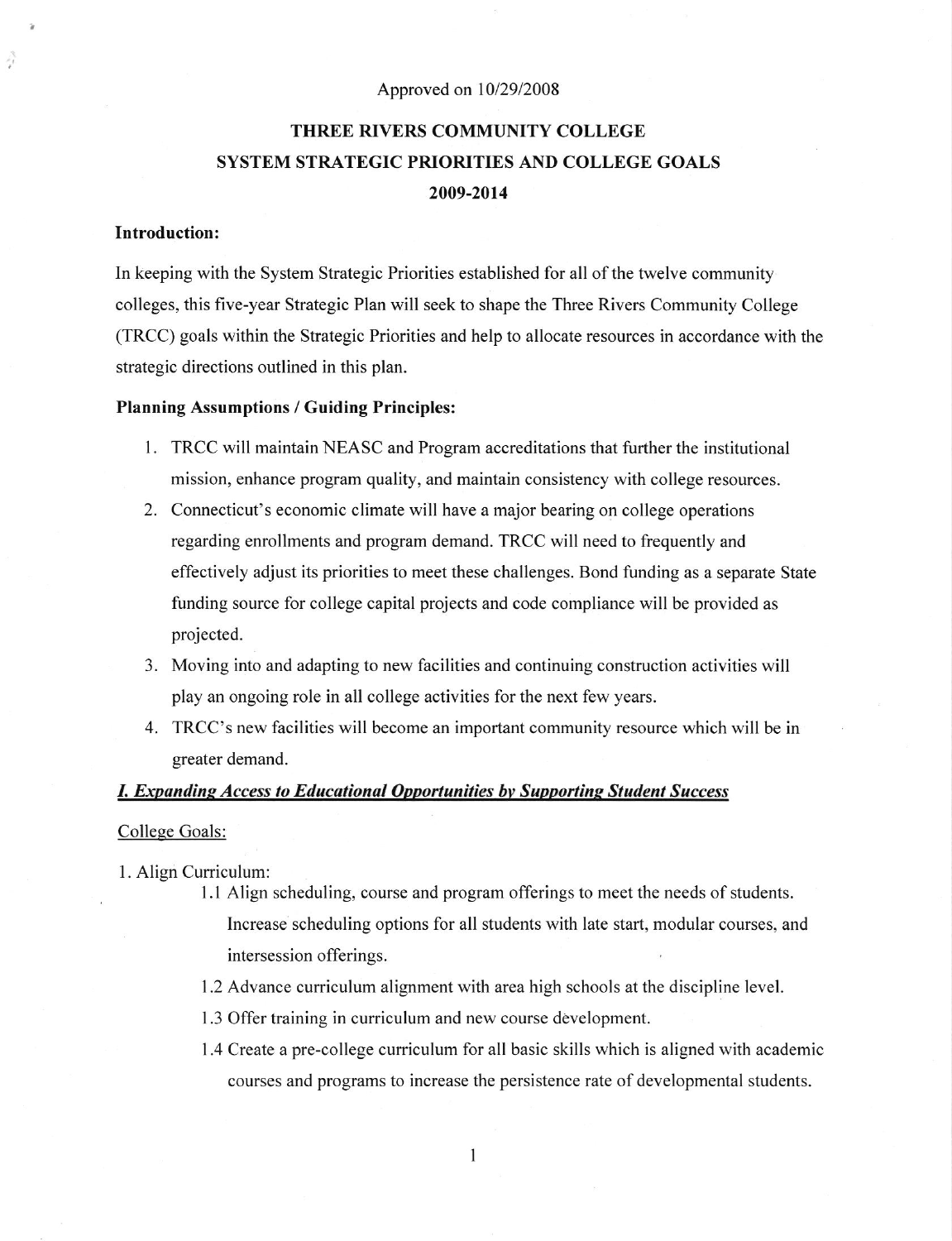- 2. Increase student retention and course completion rates:
	- 2.1 Increase student and faculty awareness and use of services that support student success.
	- 2.2 Develop and implement an institution-wide plan that includes strategies to improve retention (course completion) and persistence (semester to semester attendance and completion).
	- 2.3 Develop protocols for maximizing efficient use of technology for communicating with students.
	- 2.4 Provide up-to-date technology, related technical support, and training.
	- 2.5 Enhance the faculty advisory program through the use of technology. Develop an advising program for freshman and at risk students by front loading advising with faculty and staff trained for this purpose.
	- 2.6 Develop a comprehensive, streamlined student services program eliminating barriers to enrollment and enabling students at every level to navigate the College system.
	- 2.7 Design and implement initiatives that facilitate enhanced student engagement utilizing CCSSE results.
- 3. Increase graduation and transfer:
	- 3.1 Create a plan to increase graduation rates which includes the Banner Curriculum Advising and Program Planning (CAPP) implementation.
		- 3.2 Review existing articulation agreements and advising strategies with the purpose of increasing the number of students transferring to four year institutions.
		- 3.3 Define and communicate classroom and college expectations of students that foster shared responsibility for learning outcomes.
		- 3.4 Continue the dialogue and the implementation efforts to assess student leaming outcomes.
		- 3.5 Encourage students to apply for Program Certificates while on the path to associate degree completion, as a stimulus for student success.
- 4. Focus Workforce Development on Entering and Advancing Careers
	- 4.1 Expand short-term training and workforce development.
	- 4.2 Include Business & Industry partnerships in curriculum development.

4.3 Cultivate pathways in Allied Health and bridges to health careers.

4.4 Pursue advanced manufacturing collaborations with area businesses.